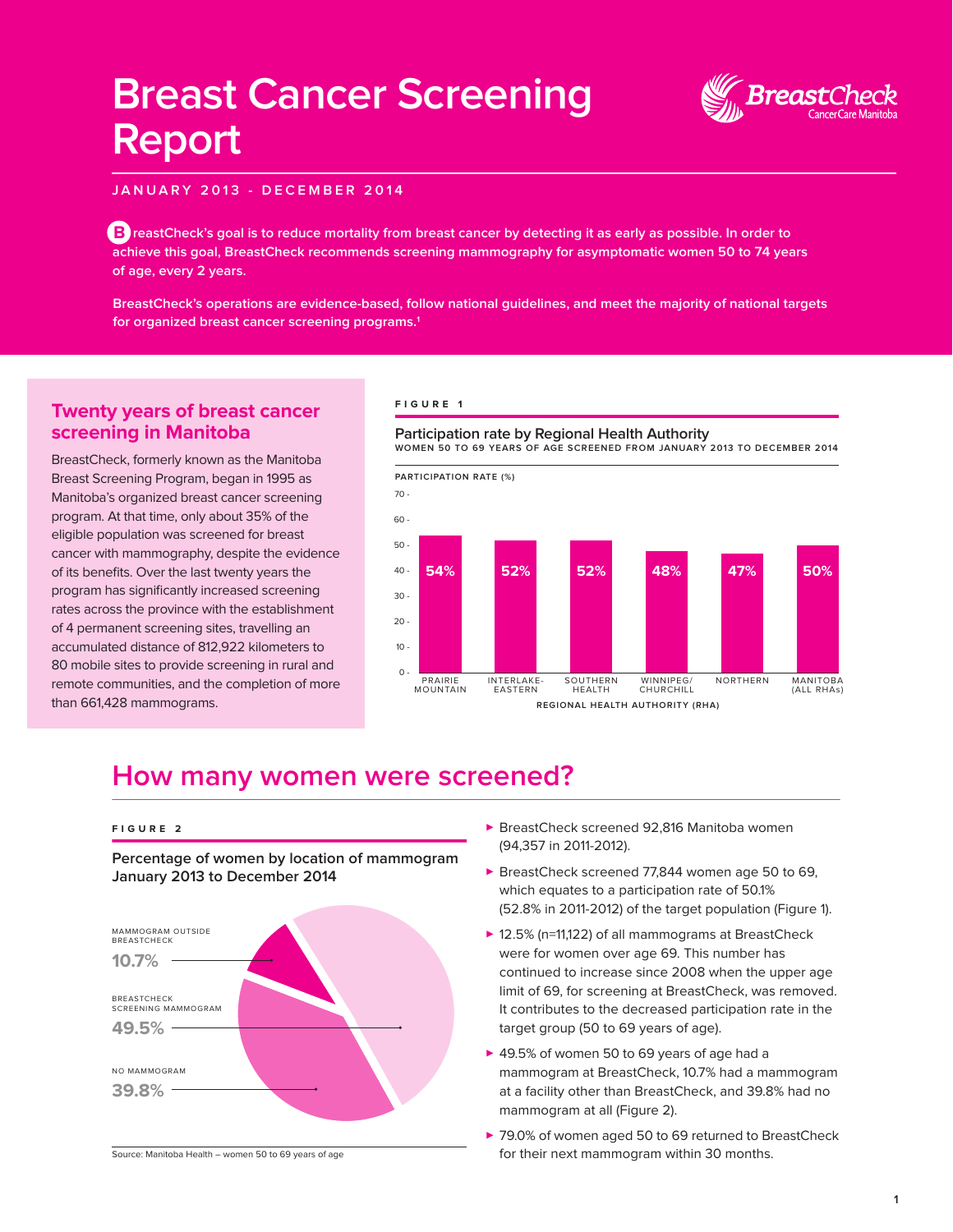### **What were the screening outcomes?**

Figure 3 summarizes the outcomes for women screened at BreastCheck from January 1, 2012 to December 31, 2013. 95% had a normal result; 5.0% had an abnormal result and were referred for further diagnostic tests. Of the referred tests, 81.0% were diagnostic mammograms or ultrasounds. For those women who had an abnormal result on their screening mammogram 9.7% were diagnosed with breast cancer.

#### **FIGURE 3**

#### **Screening outcome summary**

**WOMEN 50 TO 69 YEARS OF AGE SCREENED FROM JANUARY 2012 TO DECEMBER 2013**

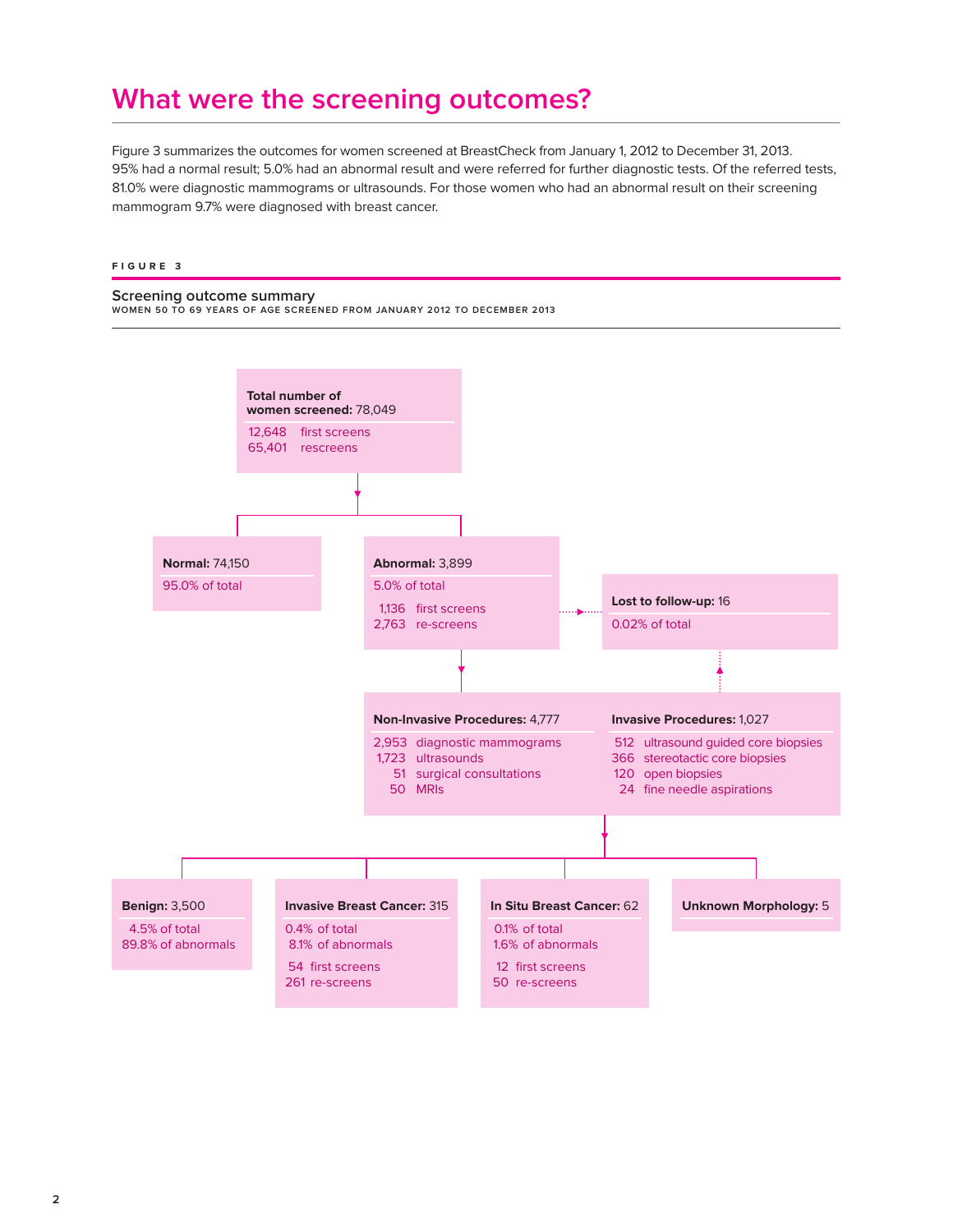### **What was the time to diagnosis?**

BreastCheck is committed to improving the cancer patient journey. By decreasing wait times patients experience less stress. BreastCheck is now exceeding Canadian targets in some areas regarding wait times.

| Time to diagnosis targets'<br>from screen date to: | FIRST FOLLOW UP TEST  | $\geq$ 90% within 3 weeks |
|----------------------------------------------------|-----------------------|---------------------------|
|                                                    | FINAL DIAGNOSIS       |                           |
|                                                    | <b>WITHOUT BIOPSY</b> | $\geq$ 90% within 5 weeks |
|                                                    | <b>WITH BIOPSY</b>    | $\geq$ 90% within 7 weeks |
|                                                    |                       |                           |

- ▶ 79.5% (68% in 2010-2011) of women who had an abnormal mammogram had their first follow-up test within 3 weeks of their screen date (90% within 4.1 weeks).
- ▶ 94.9% (85% in 2010-2011) of women who had an abnormal mammogram and did not require a biopsy received a final diagnosis within 5 weeks of their screen date; the median wait time from screen date to final diagnosis was 1.9 weeks; 90% had their final diagnosis within 4.0 weeks.
- ▶ 66.7% (52% in 2010-2011) of women who had an abnormal mammogram and required a biopsy received a final diagnosis within 7 weeks of their screen

date; the median wait time from screen date to final diagnosis was 5.0 weeks; 90% had their final diagnosis within 15.9 weeks.

- **>** For women who had an abnormal mammogram and were diagnosed with cancer, the median wait time from screen date to final diagnosis was 3.7 weeks (4.9 weeks in 2010-2011); 90% had their final diagnosis within 9.6 weeks.
- ▶ For women who had an abnormal mammogram and had a benign outcome, the median wait time from screen date to final diagnosis was 2.1 weeks (2.9 weeks in 2010-2011); 90% had their final diagnosis within 8.1 weeks.

#### **FIGURE 4**

**Median and 90th percentile wait times to final diagnosis WOMEN 50 TO 69 YEARS OF AGE SCREENED FROM JANUARY 2012 TO DECEMBER 2013**



**TIME TO DIAGNOSIS (IN WEEKS)**